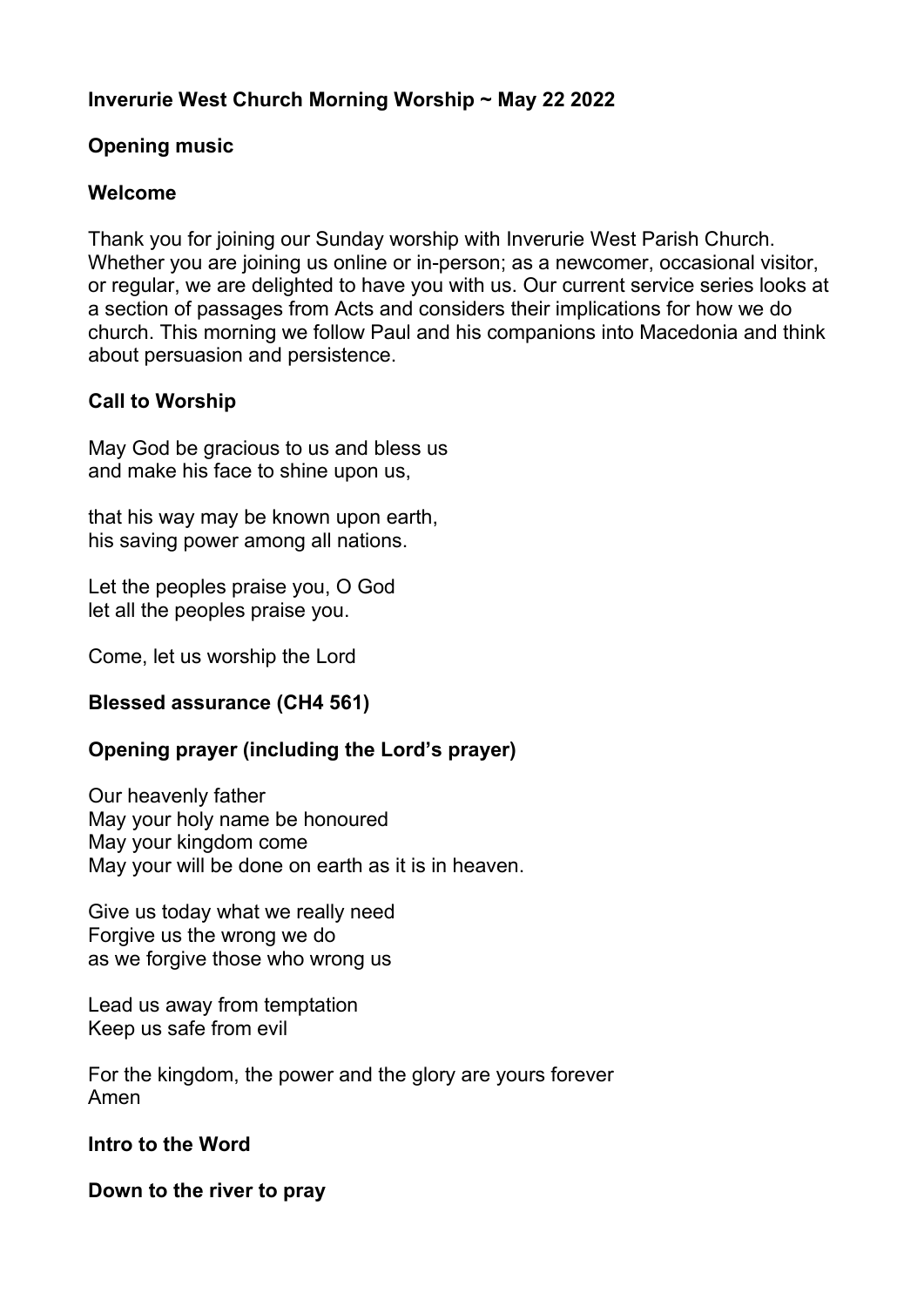# **Reading: Acts 16: 9-15 read by Linda Duncan**

During the night Paul had a vision of a man of Macedonia standing and begging him, "Come over to Macedonia and help us." 10 After Paul had seen the vision, we got ready at once to leave for Macedonia, concluding that God had called us to preach the gospel to them.

11 From Troas we put out to sea and sailed straight for Samothrace, and the next day we went on to Neapolis. 12 From there we traveled to Philippi, a Roman colony and the leading city of that district of Macedonia. And we stayed there several days. 13 On the Sabbath we went outside the city gate to the river, where we expected to find a place of prayer. We sat down and began to speak to the women who had gathered there. 14 One of those listening was a woman from the city of Thyatira named Lydia, a dealer in purple cloth. She was a worshiper of God. The Lord opened her heart to respond to Paul's message. 15 When she and the members of her household were baptised, she invited us to her home. "If you consider me a believer in the Lord," she said, "come and stay at my house." And she persuaded us.

## **Reflection**

**Prayer**

**News**

# **Let us build a house (CH4 198)**

### **The Grace**

May the grace of our Lord Jesus Christ, the love of God and the fellowship of the Holy Spirit, be with us all evermore. Amen.

### **Blessing**

### **Closing music**

### **News**

**Ukrainian refugee support** - We're working with local partners to put together a small fund to help support Ukrainian refugees who arrive in Inverurie. We will also from time to time be looking for specific items to be donated. If you would like to make a financial donation or help collect suitable items, please speak to Rhona.

**Christian Aid week -** If you would like to support the local Christian Aid group appeal this year you can donate via e-envelope at **[https://envelope.christianaid.org.uk/envelope/garioch-district-christian-aid](https://envelope.christianaid.org.uk/envelope/garioch-district-christian-aid-group?channel=copy)[group?channel=copy](https://envelope.christianaid.org.uk/envelope/garioch-district-christian-aid-group?channel=copy)**